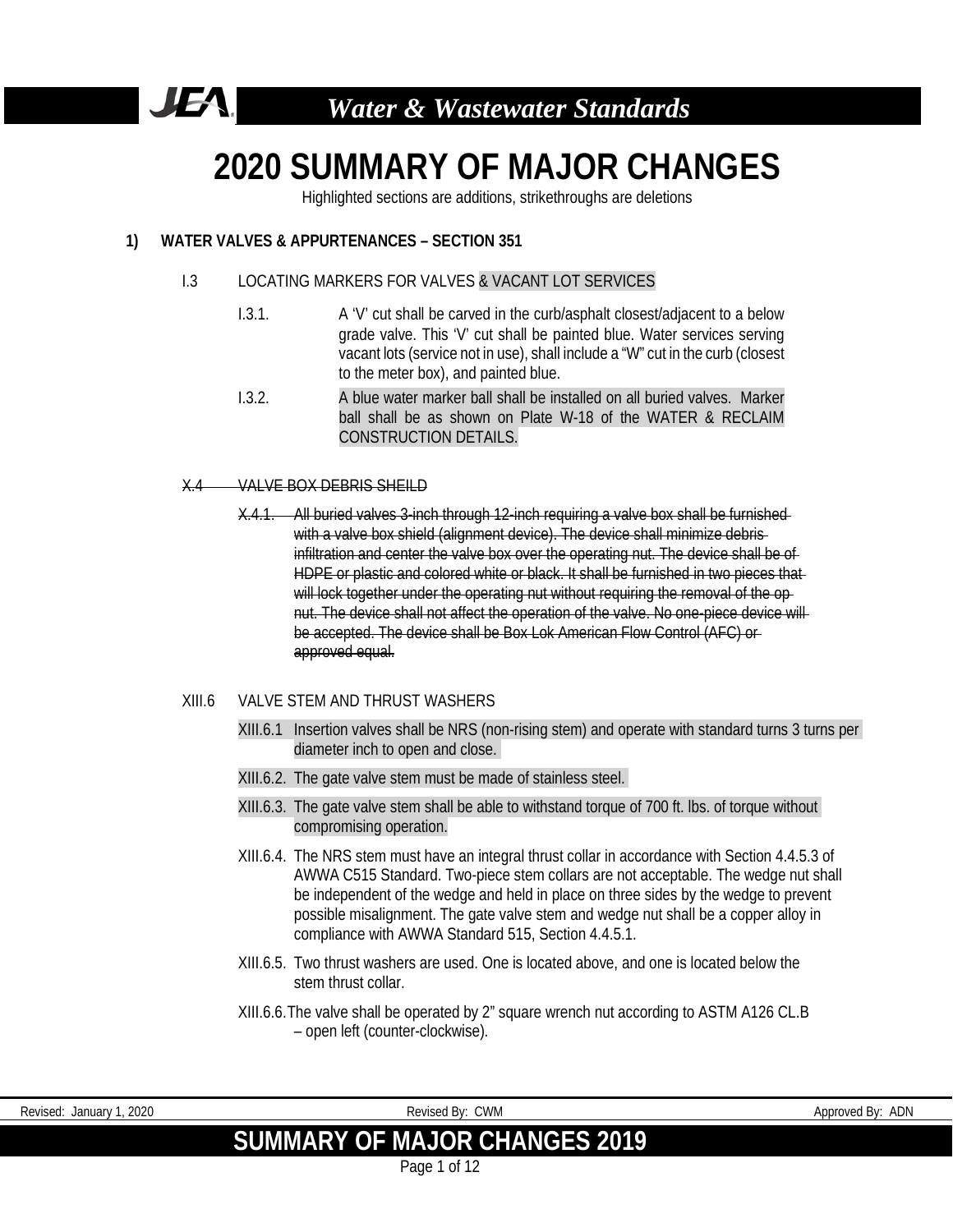# **2) EXCAVATION AND EARTHWORK – SECTION 408**

JEA.

V.3 If dewatering with a sock drain system, contractor shall not install more than 400 feet per run. Upon completion of dewatering with a sock, the contractor shall remove the sock. If unable to remove the sock drain system, contractor shall abandon and fill the system with grout. Contractor shall remove grout-filled sock drain ends to a depth of 48 inches below finished grade and seal/cap each end. The contractor shall locate the ends of all capped sock drains and show the limits of the abandoned drain system on the as-built plans. No separate payment shall be made for seals/caps, but all cost shall be included in the associated item of work.

# **3) GRAVITY WASTEWATER – SECTION 428**

#### **IV. FIELD TESTING**

#### IV.2.5 General Requirements:

Pipe to be televised shall be cleaned and free of any dirt, sand or debris. Immediately prior to CCTV inspection and in the presence of an authorized JEA representative, the wastewater line shall be introduced with enough water at the upstream manhole that is flows through the downstream manhole. The authorized JEA representative shall verify the adequacy of the water flow and depth. Inspection shall commence within thirty (30) minutes of said verification. Underdrains if used shall be plugged and other ground water drainage (i.e. well point systems) shall be stopped to permit the ground water to return to normal levels insofar as practicable. If possible, service connections at the right-of-way shall not be made until after TV test have been successfully completed. The contractor shall provide at no additional cost to JEA a temporary plug and/or by- pass pumping on wastewater with active wastewater service laterals, if deemed necessary by the JEA representative to assure a quality TV inspection. If required by JEA, the contractor shall eliminate active flow in wastewater laterals by shutting off the water supply service to the contributing house(s). Contractor shall comply with the current JEA water outage procedures for shutting off customers' water service. A mandrel is required on PVC SDR-26 (12 inches and smaller). The mandrel shall be pulled through the pipe ahead of the TV camera at a rate of speed slow enough not to displace any standing water. A mandrel is not required for gravity wastewater pipes larger than 12-inch size and constructed of PVC SDR-26 or DR-18 Pipe. A full report, as to the condition of pipe, type, depth, location of services, length, type joint, and distance between manholes, etc., shall be furnished to JEA prior to the final acceptance of the main. Each manhole shall be identified on the DVD and report by manhole number and nearest address or intersection. In addition to the written report, a DVD disc (formatted for Windows Media Player or JEA approved equal) of the TV

Revised: January 1, 2020 **Revised By:** CWM Revised By: CWM Approved By: ADN

# **SUMMARY OF MAJOR CHANGES 2019**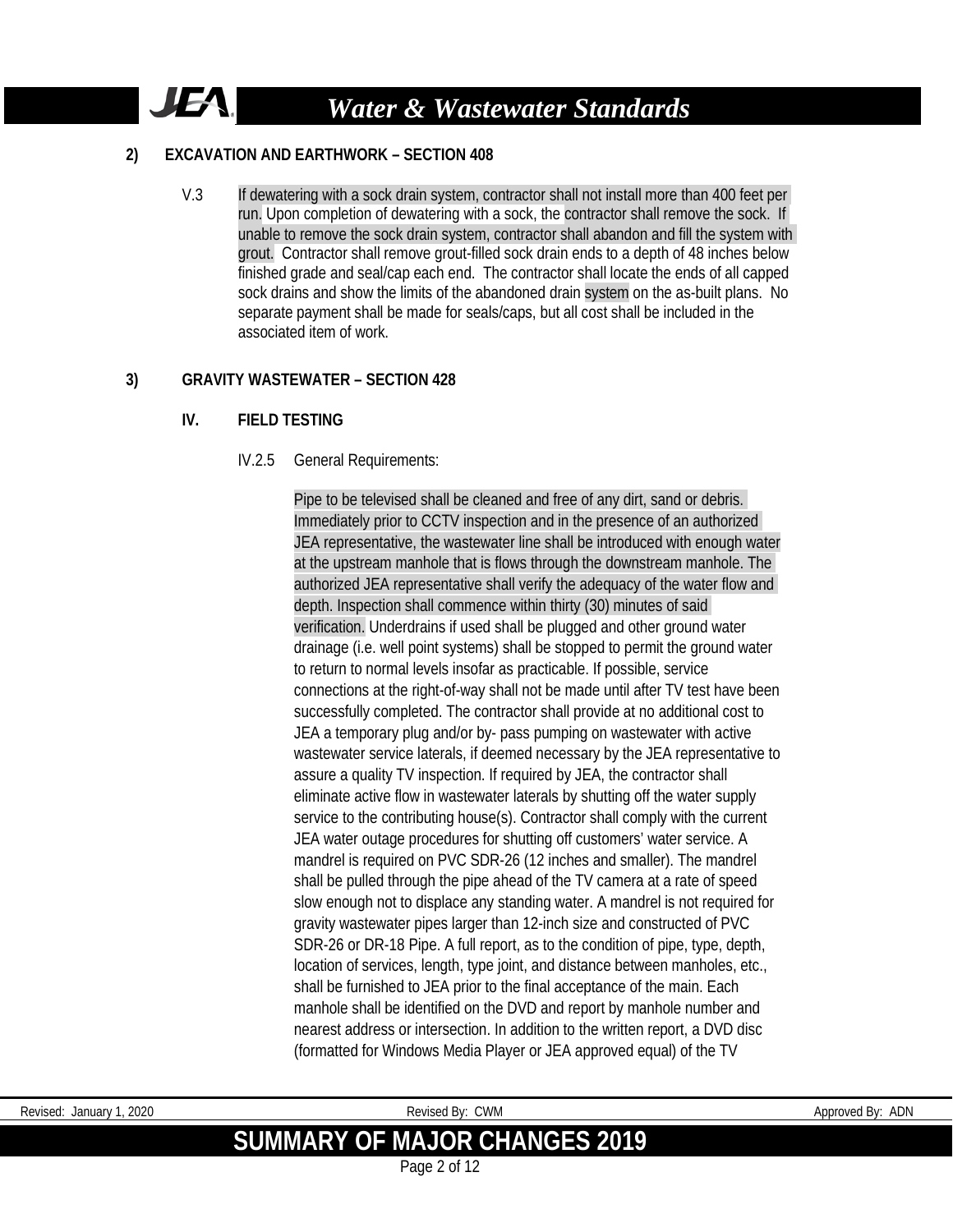inspection shall be provided to JEA for review. The disc shall become the property of JEA. Any pipe found to have defects, including but not limited to leaks, cracks, pipe deflection from external pressures, rolled or pinched gaskets, joint gaps (wider than 1 inch), or holding water greater than the following limits (a "dip") or otherwise defective shall be removed and replaced with new pipe at no additional cost to JEA.

# **4) WASTEWATER VALVES & APPURTENANCES – SECTION 430**

# I.7 LOCATING MARKERS FOR VALVES & SERVICES

- I.7.1. A 'V' cut shall be carved in the curb/asphalt closest/adjacent to a below grade valve. This 'V' cut shall be painted green. Sewer services shall include an "S" cut in the curb painted green. See WASTEWATER CONSTRUCTION DETAILS S-19 and S-30.
- I.7.2. A green wastewater marker ball shall be installed on all buried valves. Marker ball shall be as shown on Plate S-30 of the WASTEWATER CONSTRUCTION DETAILS.
- I.7.3. A green marker ball shall be installed on all sewer services at the property line. Marker ball shall be as shown on Plate S19 of the WASTEWATER CONSTRUCTION DETAILS.

#### VI.5 VALVE BOX DEBRIS SHEILD

X.5.1. All buried valves 3-inch through 12-inch requiring a valve box shall be furnished with a valve box shield (alignment device). The device shall minimize debrisinfiltration and center the valve box over the operating nut. The device shall be of HDPE or plastic and colored white or black. It shall be furnished in two pieces that will lock together under the operating nut without requiring the removal of the opnut. The device shall not affect the operation of the valve. No one-piece device will be accepted. The device shall be Box Lok American Flow Control (AFC) or approved equal.

# **5) SUBMERSIBLE WASTEWATER PUMPING STATIONS – SECTION 433 DRAWINGS**

a) Updated Drawings Sheet "JEA STANDARD PUMP STATION CONSTRUCTION DETAILS MISCELLANEOUS DETAILS 2, WATER TEST STATION DETAIL".

# Removed conflicting language "JEA FURNISH AND INSTALL TRANSDUCER"

- b) Updated Drawings Sheet "JEA STANDARD PUMP STATION PLAN AND SECTION SHEETS" (ALL CLASSES) CONSTRUCTION NOTES
	- #3. Demarcation box shall be placed as close as possible to wet well. It shall be placed at least 3' from wet well hatch and at least 5' from vents. It shall be placed so as not to interfere with access to the wet well or discharge apparatus

| Revised: January 1<br>. 2020 | Revised By: CWM               | Approved By: ADN |
|------------------------------|-------------------------------|------------------|
|                              | SUMMARY OF MAJOR CHANGES 2019 |                  |
|                              |                               |                  |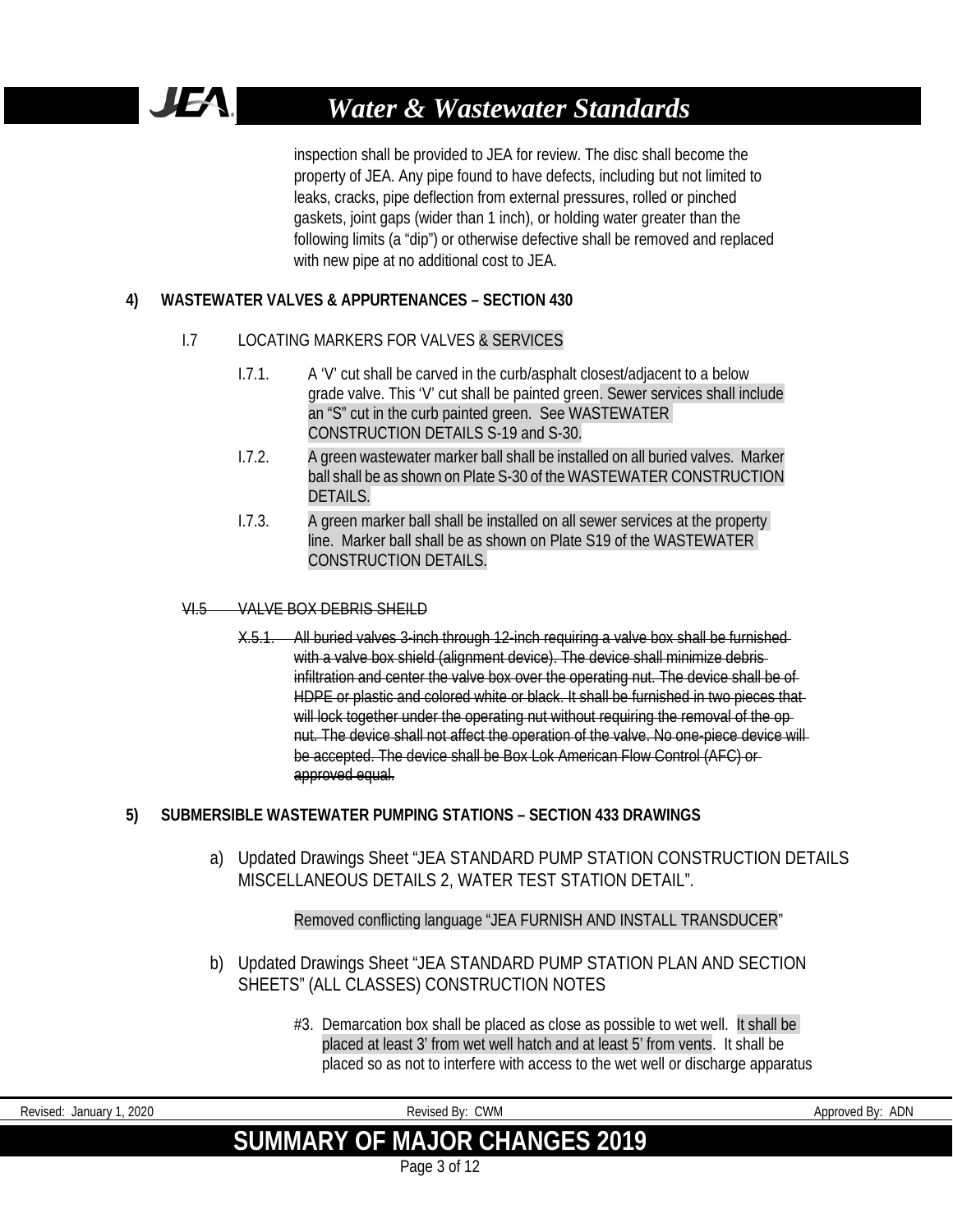

and door shall face away from the wet well.

c) Updated Drawings Sheet "JEA PUMP STATION PUMP STATION ELECTRICAL DETAILS, DEMARCATION BOX & POWER DISTRIBUTION PANEL"

Demarcation box pedestal upgraded to venting on all four sides.

d) Updated Drawings Sheets CLASS 1 AND CLASS 2 PUMP STATION SITE PLANS

Moved wash-down station for Class 1 & Class 2 stations to the opposite side of the driveway.

# **SUBMERSIBLE WASTEWATER PUMPING STATIONS – SECTION 433**

# **XVII. SITE WORK**

# XVII.3. DRIVEWAYS AND SITE

All JEA pump stations shall be provided with a permanent site access road structure of traffic rated concrete or asphalt. The access roadway shall be 12' wide and have adequate fillets for turning a vehicle around, if needed. The driveway apron from the roadway to the pump station shall be concrete only.

# **6) IN-LINE BOOSTER WASTEWATER PUMPING STATIONS – SECTION 435**

# **XII. SITE WORK**

# XII.3. DRIVEWAYS AND SITE

All JEA pump stations shall be provided with a permanent site access road structure of traffic rated concrete or asphalt. The access roadway shall be 12' wide and have adequate fillets for turning a vehicle around, if needed. The driveway apron from the roadway to the pump station shall be concrete only.

# **7) OPERATION AND MAINTENANCE DATA - SECTION 445**

# **IV. PUMP STATION STANDARD ATTRIBUTE WORKSHEETS**

Pump station standard excel worksheets describing key asset information is required to be submitted with station as-builts in both paper and electronic form (excel). See [www.jea.com](http://www.jea.com/) for the Pump Station Standard Attributes excel Worksheet.

Delete references and examples of Vendor-Manufacturer Worksheet, Local Representative Worksheet, Preventative Maintenance Worksheet, Preventative Maintenance Tasks, Assets Worksheet, Spare Parts Worksheet, JEA Standard Pump Station Asset Data Tables.

| Revised: January 1, 2020 | Revised By: CWM               | Approved By: ADN |
|--------------------------|-------------------------------|------------------|
|                          | SUMMARY OF MAJOR CHANGES 2019 |                  |
|                          | Page 4 of 12                  |                  |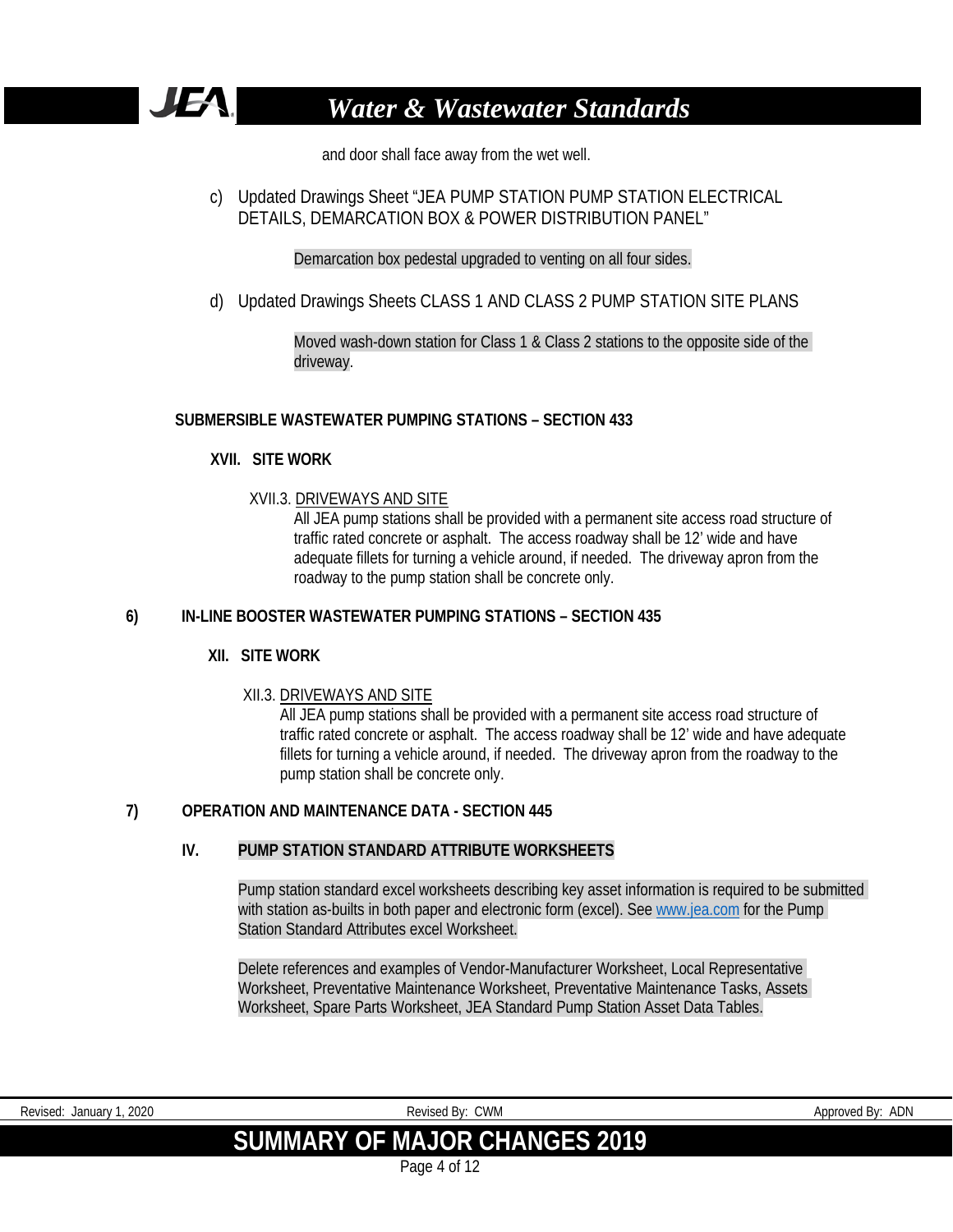# JE

# *Water & Wastewater Standards*

# **8) EMERGENCY PUMP ENGINES**

#### **VII. FUEL STORAGE TANK**

VII.4.13.4 Supplier shall provide 90% of fuel for 72 hour operation, at rated tank capacity for any and all turnkey installations by supplier. Fuel shall be off road ultra-low sulfur diesel. No Biodiesel Permitted. Fuel delivery shall take place prior to load bank test. Supplier shall treat fuel with Hydro Clean made by Gulf Select.

#### **9) AS-BUILT DRAWINGS – SECTION 501**

# **I. GENERAL**

I.3 Upon completion of the Work and prior to dedication of utilities to JEA or final payment under the Contract with JEA, Contractor shall furnish to JEA electronic copies of asset data tables and as-built drawings or record drawings and certified paper copies of the as-built or record drawings which have been re-drawn/ revised to indicate final as-built data (true to scale) and in accordance with all addenda, change orders, verbal field changes, JEA directives, Supplemental Work Account (SWA)s, and all requirements with respect to the drawings specified herein. A JEA representative shall verify as-built information is consistent with observable field conditions. Re-drawn as-builts will be deemed unacceptable.

#### **II. DRAWING REQUIREMENTS**

- II. 2. Legibly mark the drawings to record the following:
	- II.2.8 As-builts shall show physical dimensioning of the separation between water mains, sewer mains, reclaimed mains and chilled water mains at crossings with all water mains, wastewater mains and facilities, reclaimed mains, chilled water mains, and storm drains and facilities. This can be shown by providing elevations of each pipe or structure, or noting measurement taken at the conflict crossing between the pipes or structures on the plan view. As-builts shall also show measurement of vertical and horizontal separation in areas where water mains are parallel to wastewater mains, reclaimed mains, or storm drains. The vertical and horizontal separation shall be shown for the full length of the parallel run.

# **IV. ASSET SPECIFIC REQUIREMENTS – WATER, WASTEWATER, RECLAIMED WATER AND CHILLED WATER**

- IV.6. METER BOXES
	- IV.6.2. Each meter box shall be designated in a meter box table, inserted in a conspicuous location within the As-Built, with the following data. Minimum font on as-built data tables

|--|

# **SUMMARY OF MAJOR CHANGES 2019**

Page 5 of 12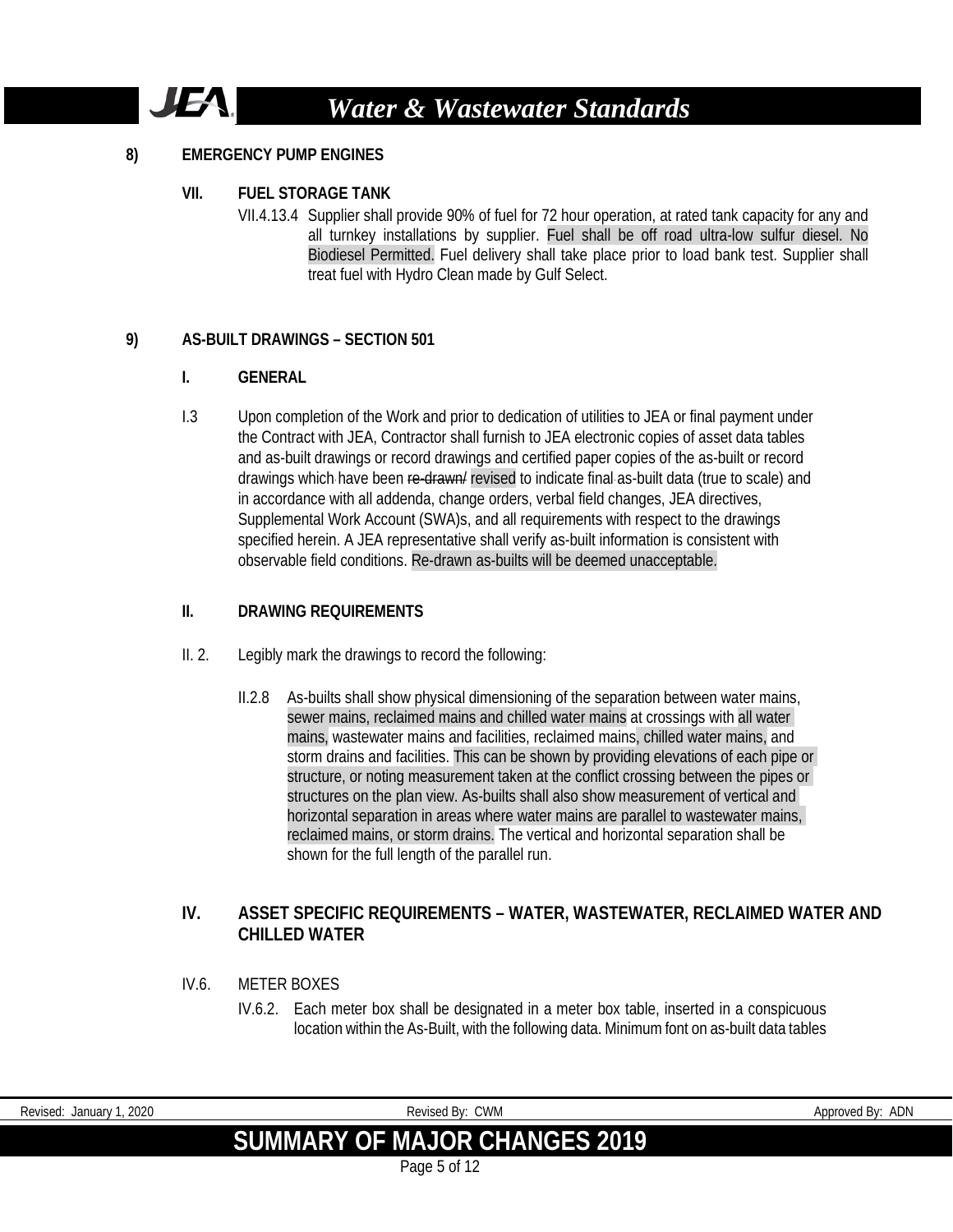

shall be 8 pts. Provide a separate meter box table for water and reclaimed water meter boxes.

- Meter Box Number
- Service Type (Water or Reclaimed Water)
- Meter Subtype = Minor Meter  $\left\langle \langle 2^n \rangle \right\rangle$ , Major Meter
- Facility Owner (JEA or PRIVATE)
- Meter box manufacturer
- Meter Box Material
- State Plane Northing, X Coord
- State Plane Easting, Y Coord
- Latitude
- Longitude
- \*\*For platted subdivisions with lot numbers on the as-builts, as-builts will not be required to identify each water meter or reclaimed meter individually at each point. The lot number combined with a meter prefix will be used to identify the customer points in the meter table.

# IV.7. WASTEWATER SERVICE POINTS

- IV.7.2. Each wastewater service points shall be designated in a wastewater service point table, inserted in a conspicuous location within the As-Built, with the following data. Minimum font on as-built data tables shall be 8 pts.
	- Wastewater Service Point Number
	- Wastewater Service Point Subtype = Customer point, Major Meter (See data table file for subtypes)
	- Finished Grade Elevation (feet)
	- Top of Pipe Elevation (feet)
	- Depth of Cover (feet)
	- State Plane Northing, X Coord
	- State Plane Easting, Y Coord
	- Latitude
	- Longitude
	- \*\*For platted subdivisions with lot numbers on the as-builts, as-builts will not be required to identify each wastewater connection point individually at each point. The lot number combined with a meter prefix will be used to identify the customer points in the meter table.

#### IV.9. WASTEWATER, WATER, RECLAIMED WATER PUMPING STATIONS

IV.9.1 Wastewater, water, and reclaimed water standard attribute worksheets shall be submitted in excel format using the JEA standard excel file which can be downloaded from jea.com.

| Revised:<br>2020<br>CWM<br>Revised Bv:<br>Approved By<br>January <sup>-</sup> |  |  | $\cdots$ |  | $\sqrt{2}$<br>יושר |  |
|-------------------------------------------------------------------------------|--|--|----------|--|--------------------|--|
|-------------------------------------------------------------------------------|--|--|----------|--|--------------------|--|

# **SUMMARY OF MAJOR CHANGES 2019**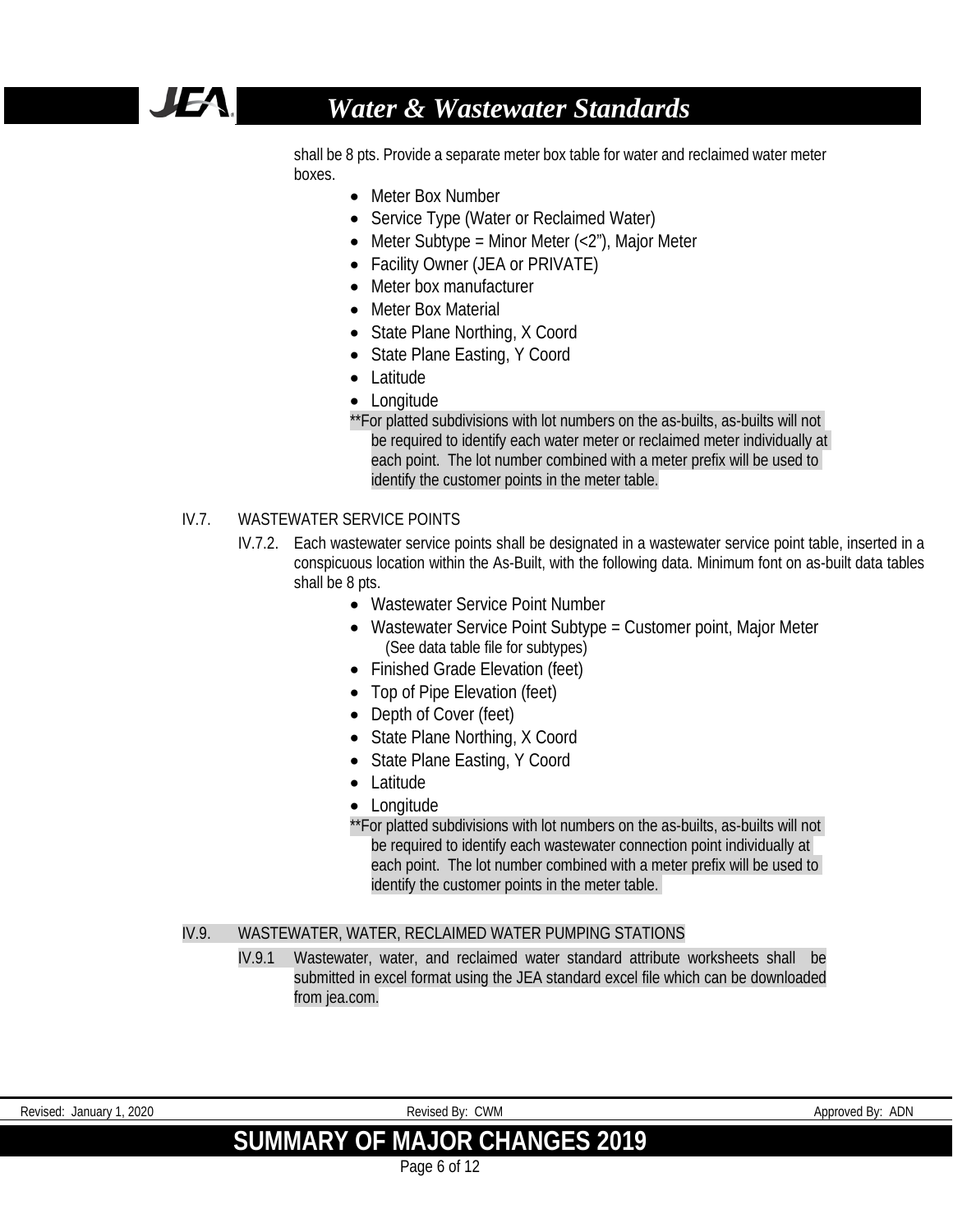# **JEA AS-BUILT OR RECORD DRAWING SUBMITTAL TRANSMITTAL**

JEA.

- Attached: Water As-Builts & Data Tables Paper & Electronic
	- Wastewater As-Builts & Data Tables Paper & Electronic
	- \_\_\_\_\_ Wastewater Pump Station Attribute Tables Electronic
	- Reclaimed Water As-Builts & Data Tables Paper & Electronic
	- \_\_\_\_\_ Chilled Water As-Builts & Data Tables Paper & Electronic
	- As-Built Submittal Checklist filled out by Engineer, Contractor or Surveyor
		- As-Built Submittal Checklist filled out by JEA Project Manager

#### **JEA AS-BUILT or RECORD DRAWING SUBMITTAL REQUIREMENTS CHECK LIST**

# **POTABLE WATER SYSTEMS**

#### **WATER MAINS**

Elevations on the main and finished grade shown at:

- Points of connection to the existing system
- Points of crossing over or under wastewater mains, reclaimed mains, chilled water mains or storm drains
- At maximum of 100 ft. intervals
- Where less than 30 inches or greater than 48 inches of cover is provided
- Main stub outs

Each water main section between fittings/valves is shown with pipe size, pipe material and pipe pressure class called out with a leader line pointing to the applicable main or group of mains for mains between fittings less than 10 feet apart.

# **WATER METER BOXES**

Each meter box shall be listed in the data table with meter number matching the Lot  $#$ . If no Lot  $#$ exists, assign a water meter ID not included in the Lot # series. Show this meter ID at the meter on the as-built and in the data table.

#### **WASTEWATER SYSTEMS**

#### **GRAVITY MAINS**

Elevations on the main and finished grade shown at:

- Points of connection to the existing system
- Points of crossing over or under water mains, reclaimed mains, chilled water mains. wastewater mains or storm drains
- Lateral (service) end points
- Main stub outs

Revised: January 1, 2020 **Revised By: ADN** Revised By: CWM Revised: January 1, 2020 Approved By: ADN

# **SUMMARY OF MAJOR CHANGES 2019**

Page 7 of 12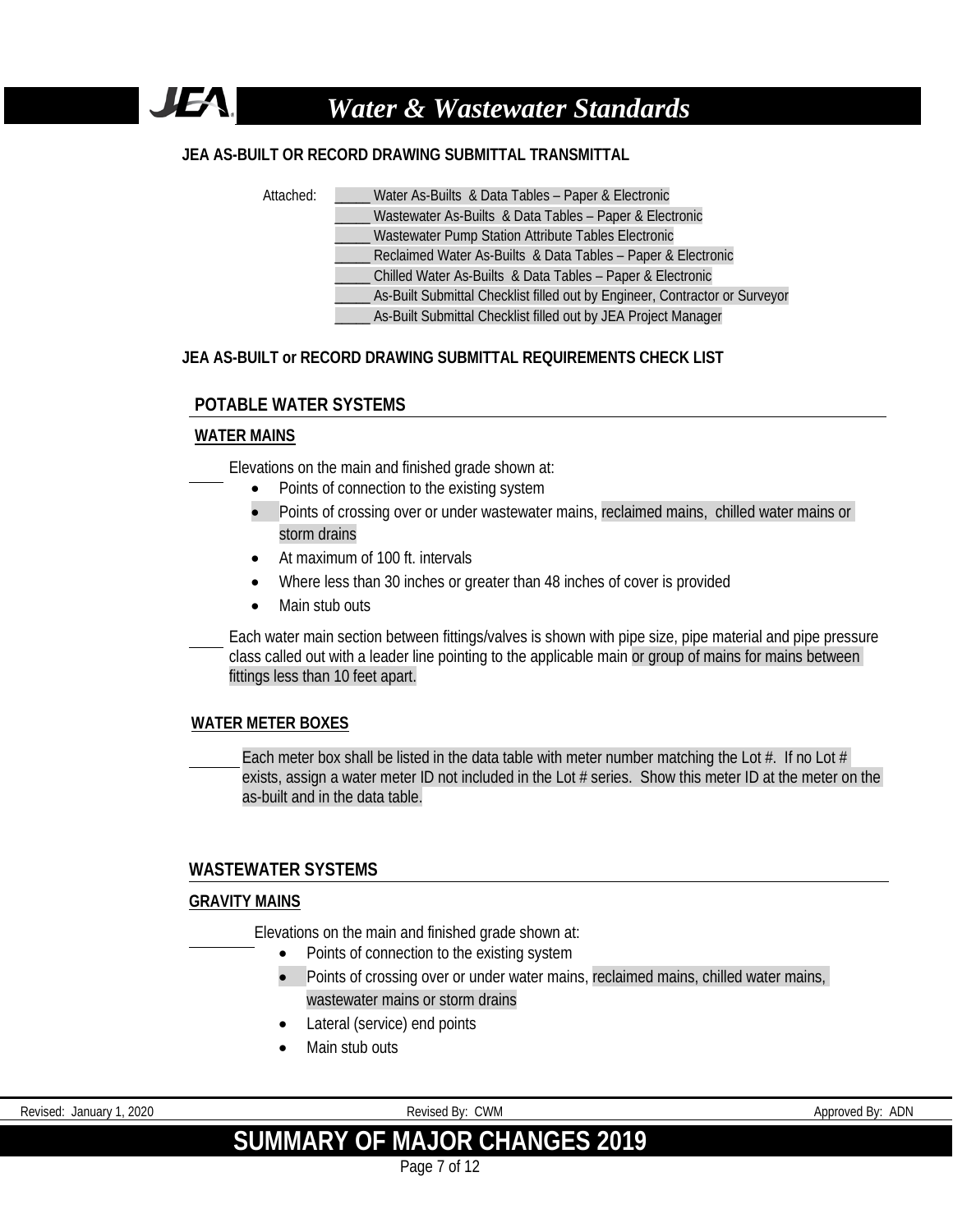

# **GRAVITY FITTINGS**

Each fitting shows a call out designating fitting number, fitting type (45, tee, etc.) and size with leader pointing to the installed fitting. Each fitting shall be listed in the sewer fitting data table with fitting number matching the Lot  $#$ . If no Lot  $#$  exists, assign a fitting number ID not included in the Lot  $#$ series. Show this fitting number ID at the fitting on the as-built and in the fitting data table.

Table included with data for each fitting:

- Fitting Number (matching lot number)
- Subtype = Fitting Type (see data table file for subtypes)
- Facility Owner (JEA or PRIVATE)
- **Fitting Size Primary (Inches)**
- Fitting Size Reducer (Inches)
- **Manufacturer**
- Fitting Material (DI, PVC or HDPE)
- Lining Material
- Fitting Top Elevation (feet)
- Final Grade Elevation (feet)
- State Plane Northing, X Coord
- State Plane Easting, Y Coord
- **Latitude**
- Longitude

# **MANHOLES & CLEANOUTS**

Elevations of inverts and north rim of top of manhole covers shown for all manholes at the manhole

Manholes and cleanouts labeled with number at manhole or cleanout

Air release valve manholes shown and listed in manhole data table (if applicable)

Table with the following data for each manhole:

- Manhole Number
- Manhole Subtype = Collection, Force main, Low Pressure, Trunk, ARV (See data file for subtypes)
- Facility Owner (JEA or PRIVATE)
- Manhole Type (A through J)
- Manhole Drop Type (Inside or Outside)
- Manufacturer/Supplier
- Manhole Size (feet)
- Manhole Material
- Manhole Lining Material
- Manhole Lining Manufacturer
- Rim Elevation (feet)

Revised: January 1, 2020 **Revised By: CWM** Revised By: CWM **Approved By: ADN** Approved By: ADN

# **SUMMARY OF MAJOR CHANGES 2019**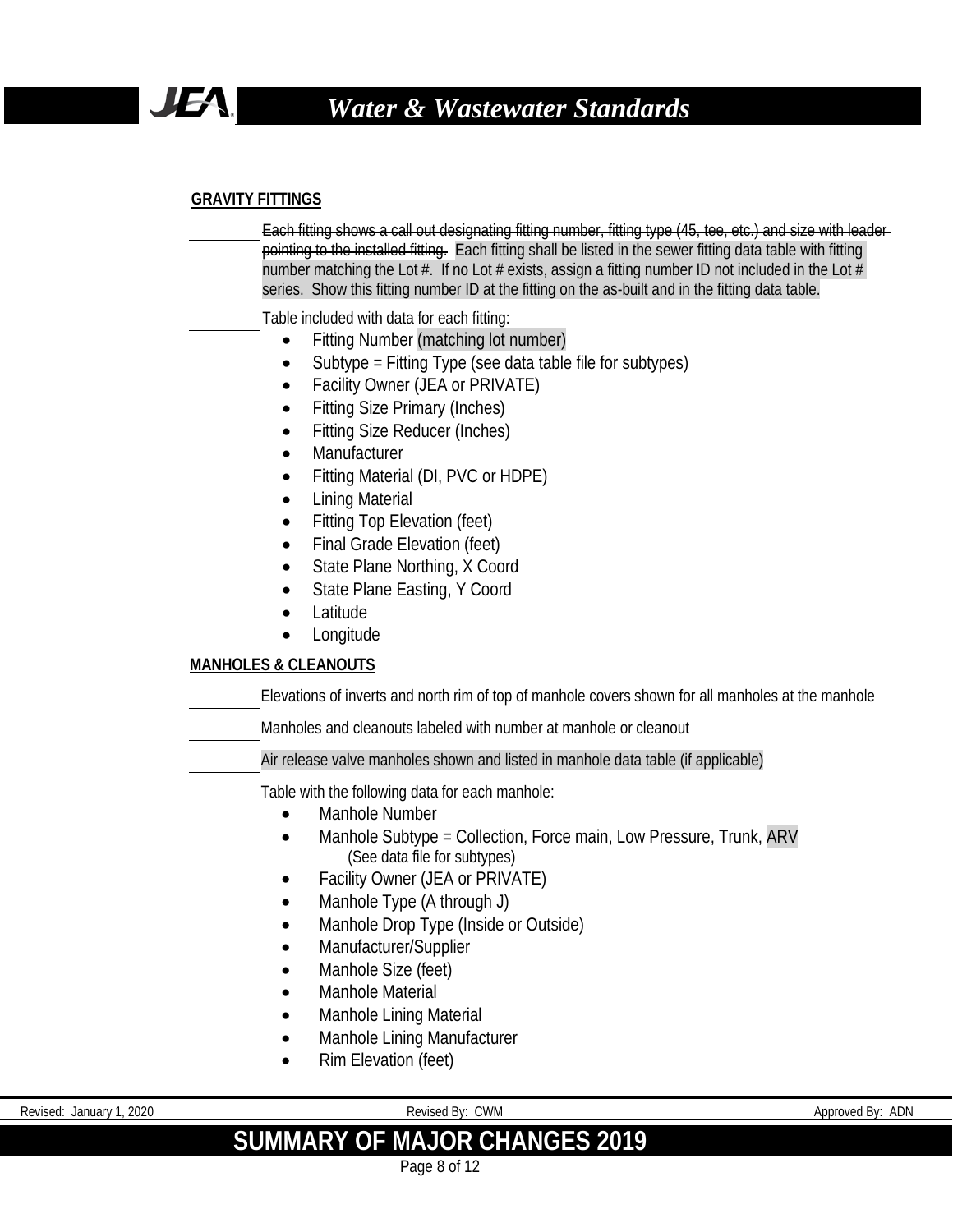

- Invert Elevations (feet) with Directions
- State Plane Northing, X Coord
- State Plane Easting, Y Coord
- Latitude
- Longitude
- **Exterior Joint Tape Type & Manufacturer**
- RFID/Barcode Number (future)

#### **WASTEWATER SERVICE POINTS**

Each service point (sewer lateral end point) shall be listed in the data table with meter number matching the Lot  $#$ . If no Lot  $#$  exists, assign a water meter ID not included in the Lot  $#$  series. Show this meter ID at the meter on the as-built and in the data table.

# **WASTEWATER FORCE MAINS**

Elevations on the main and finished grade shown at:

- Points of connection to the existing system
- Points of crossing over or under water mains, reclaimed mains, chilled water mains, wastewater mains or storm drains
- At maximum of 100 ft. intervals
- Where less than 30 inches or greater than 48 inches of cover is provided.
- Main stub-outs

Each force main section between fittings/valves is shown with pipe size, pipe material and pipe pressure class called out with a leader line pointing to the applicable main or group of mains for mains between fittings less than 10 feet apart. (exceptions noted for extended pipe run)

# **RECLAIMED WATER SYSTEMS**

# **RECLAIMED WATER MAINS**

Elevations on the main and finished grade shown at:

- Points of connection to the existing system
- Points of crossing over or under water mains, reclaimed mains, chilled water mains, wastewater mains or storm drains
- At maximum of 100 ft. intervals
- Where less than 30 inches or greater than 48 inches of cover is provided
- Main stub-outs

Each reclaimed water main section between fittings/valves is shown with pipe size, pipe material and pipe pressure class called out with a leader line pointing to the applicable main or group of mains for mains between fittings less than 10 feet apart. . (exceptions noted for extended pipe run)

Pipe size and type indicated on service lateral piping

Revised: January 1, 2020 **Revised By: ADN** Revised By: CWM Revised: January 1, 2020 Approved By: ADN **SUMMARY OF MAJOR CHANGES 2019**

Page 9 of 12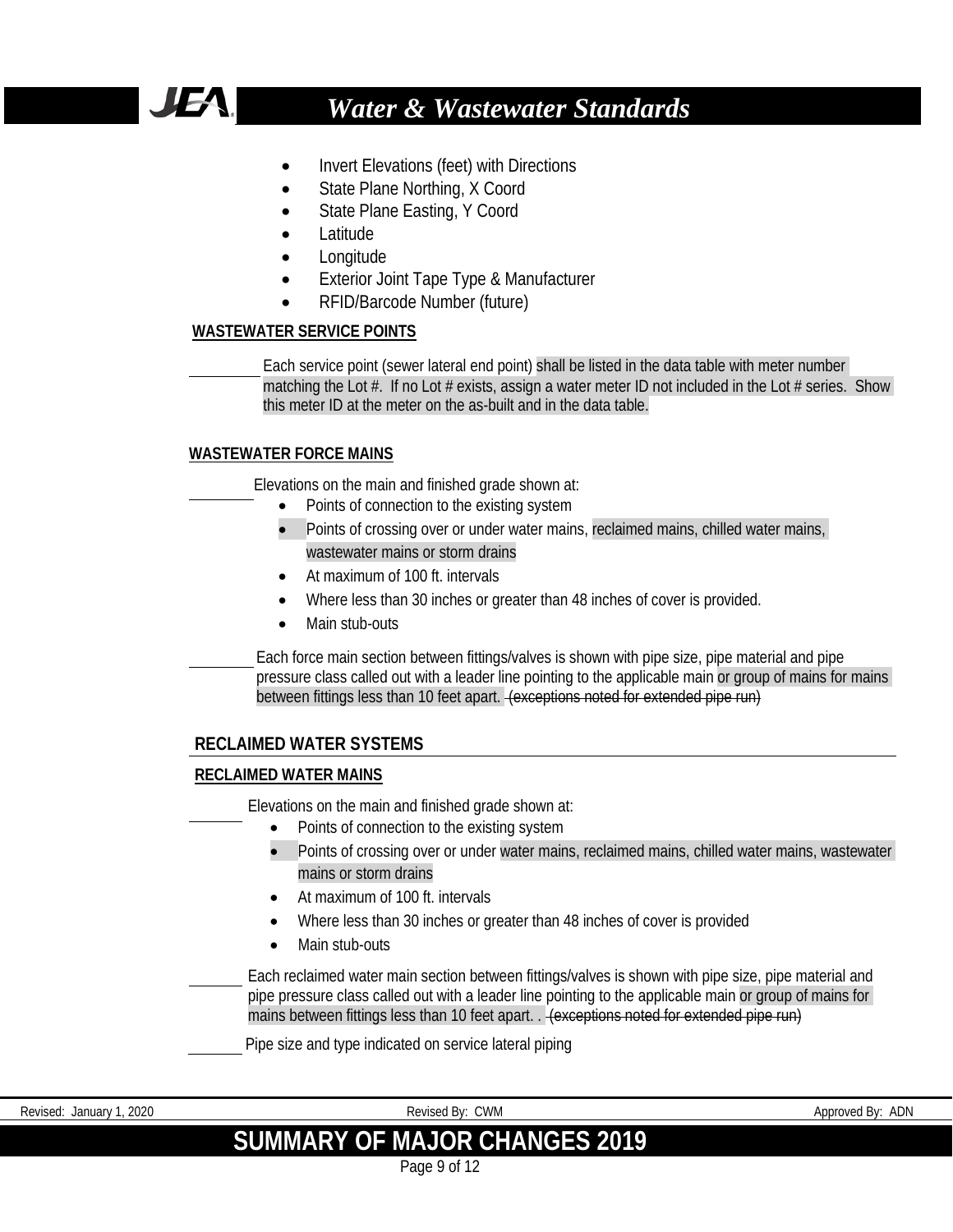

Location of reclaim signage indicating reclaim water in use

#### **RECLAIMED WATER METER BOXES**

Each meter box shall be listed in the data table with meter number matching the Lot #. If no Lot # exists, assign a reclaimed water meter ID not included in the Lot # series. Show this meter ID at the meter on the as-built and in the data table.

# **CHILLED WATER SYSTEMS**

#### **CHILLED WATER MAINS**

Elevations on the main and finished grade shown at:

- Points of connection to the existing system
- Points of crossing over or under water mains, reclaimed mains, chilled water mains, wastewater mains or storm drains
- At maximum of 100 ft. intervals
- Where less than 30 inches or greater than 48 inches of cover is provided

Each chilled water main section between fittings/valves is shown with pipe size, pipe material and pipe pressure class called out with a leader line pointing to the applicable main or group of mains for mains between fittings less than 10 feet apart. . (exceptions noted for extended pipe run)

# **10) RECLAIMED WATER METER, VALVES & APPURTENANCES – SECTION 702**

# I.7 LOCATING MARKERS FOR VALVES & VACANT LOT SERVICES

- I.7.1. A 'V' cut shall be carved in the curb/asphalt closest/adjacent to a below grade valve. This 'V' cut shall be painted pantone purple. Reclaimed water services serving vacant lots (service not in use), shall include an  $R''$  cut in the curb (closest to the meter box), and painted pantone purple.
- I.7.2. A pantone purple reclaimed water marker ball shall be installed on all buried valves. Marker ball shall be as shown on Plate W-18 of the WATER & RECLAIM CONSTRUCTION DETAILS.

# **11) HORIZONTAL DIRECTIONAL DRILLING –SECTION 750 (SMALL DIAMETER PIPE 12 INCHES OR LESS)**

# **VII. TESTING**

# VII. 3 LOCATE WIRE

Two locate wires shall be provided on all installations. For HDD projects, locate wire shall be 8 AWG high strength copper-clad carbon steel with 45 mils (min) insulation.

| Revised: January 1, 2020 | Revised By: CWM                      | Approved By: ADN |
|--------------------------|--------------------------------------|------------------|
|                          | <b>SUMMARY OF MAJOR CHANGES 2019</b> |                  |
|                          | Page 10 of 12                        |                  |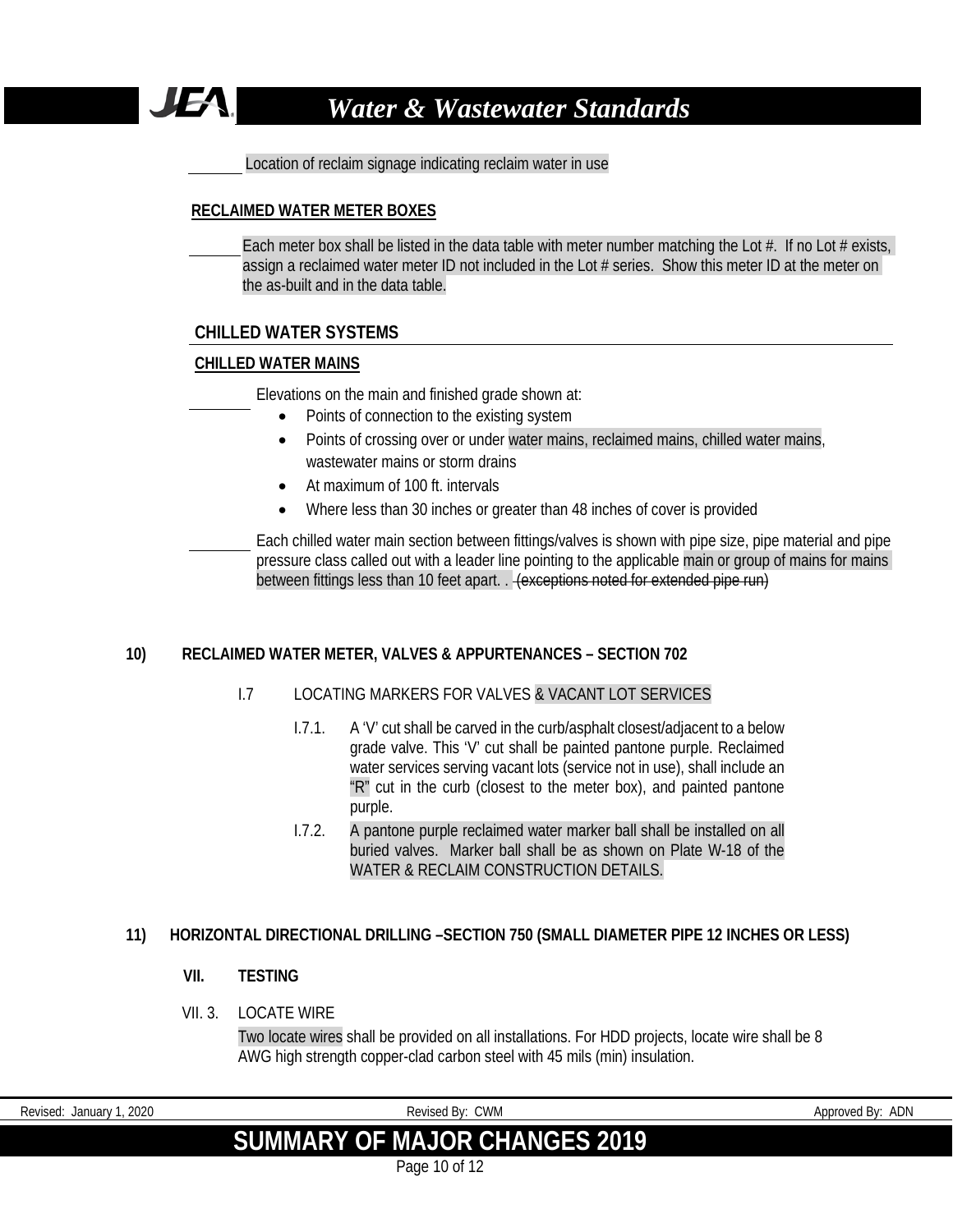

# **12) HORIZONTAL DIRECTIONAL DRILLING – SECTION 755 (LARGE DIAMETER PIPE >THAN 12 INCHES)**

# **VII. TESTING**

VII. 3. LOCATE WIRE

Two locate wires shall be provided on all installations. For HDD projects, locate wire shall be 8 AWG high strength copper- clad carbon steel with 45 mils (min) insulation.

| 2020<br>Revised.<br>January | <b>CWM</b><br>Revised By:                         | <b>ADN</b><br>Approved By: |
|-----------------------------|---------------------------------------------------|----------------------------|
|                             | <b>SUMMARY OF MA.</b><br><b>AJOR CHANGES 2019</b> |                            |

Page 11 of 12